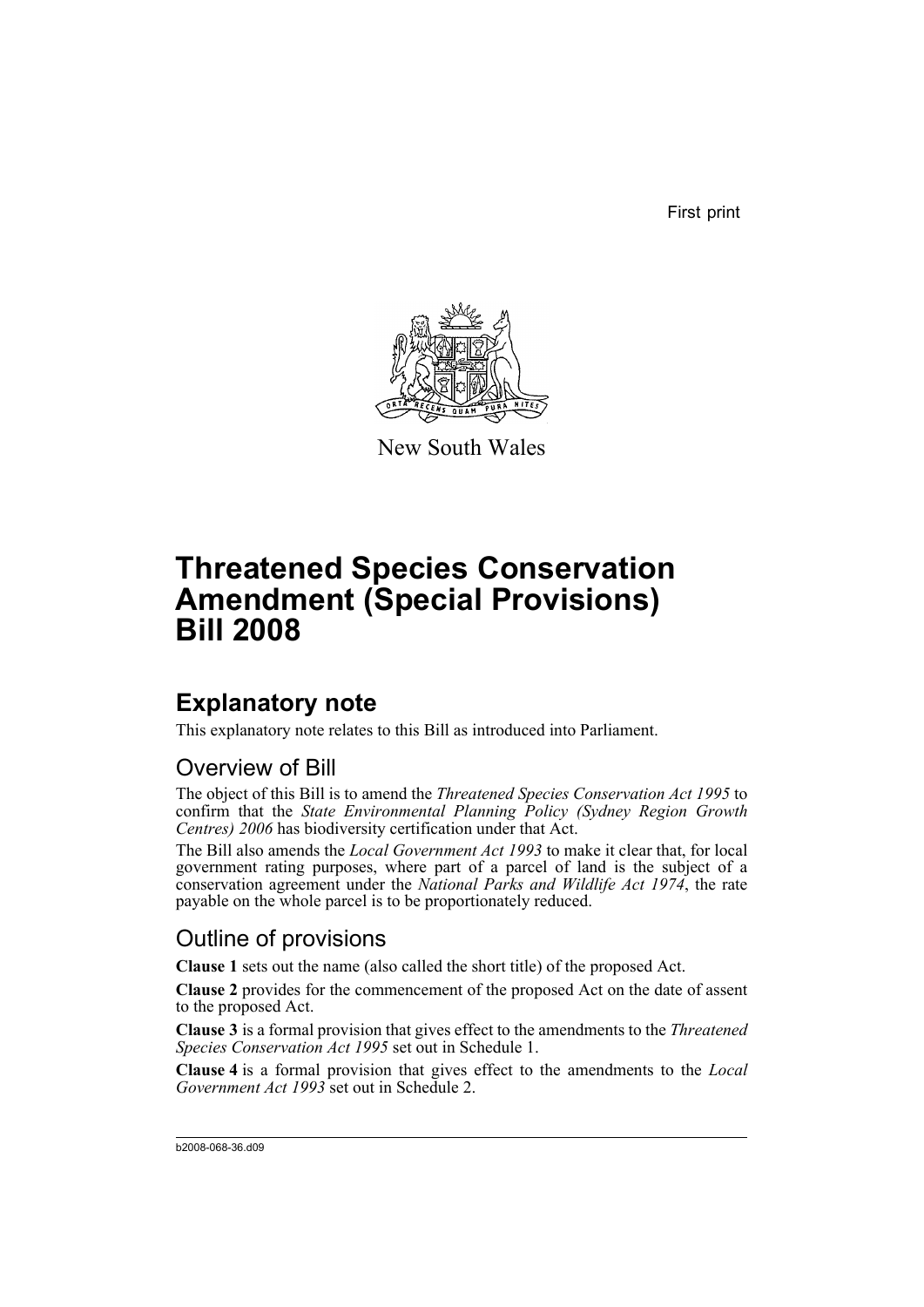Explanatory note

**Clause 5** provides for the repeal of the proposed Act after all the amendments made by the proposed Act have commenced. Once the amendments have commenced the proposed Act will be spent and section 30 of the *Interpretation Act 1987* provides that the repeal of an amending Act does not affect the amendments made by that Act.

### **Schedule 1 Amendment of Threatened Species Conservation Act 1995**

On 14 December 2007, an order made by the Minister Assisting the Minister for Climate Change, Environment and Water (Environment) (*the original order*) was published in the Gazette conferring biodiversity certification on *State Environmental Planning Policy (Sydney Region Growth Centres) 2006* (*the Growth Centres SEPP*). Biodiversity certification removes the need for each separate development under the Growth Centres SEPP to comply with the threatened species, assessment and concurrence provisions under the *Environmental Planning and Assessment Act 1979*, on the basis that the Growth Centres SEPP, in addition to other relevant measures specified in the original order, will lead to overall improvement or maintenance of biodiversity values.

**Schedule 1 [2]** inserts proposed Part 7 into Schedule 7 to the *Threatened Species Conservation Act 1995*. The purpose of the proposed Part is to confirm that the Growth Centres SEPP has biodiversity certification.

The proposed Part confers biodiversity certification on the Growth Centres SEPP. The biodiversity certification only applies to certain land within the Growth Centres SEPP, that is the land to which the original order applied. The Minister may vary the land within the Growth Centres SEPP to which the biodiversity certification applies. The biodiversity certification remains in force until 30 June 2025, as provided by the original order.

The Minister may, by order published in the Gazette, suspend or revoke the biodiversity certification of the Growth Centres SEPP if any relevant biodiversity measure has not been complied with. The *relevant biodiversity measures* are the conditions of biodiversity certification that were set out in the original order (subject to any future variation by the Minister following a review of the biodiversity certification).

The suspension or revocation of the biodiversity certification of the Growth Centres SEPP does not affect the validity of development consent granted under Part 4 of the *Environmental Planning and Assessment Act 1979*, or any approval of an activity granted in accordance with Part 5 of that Act, before the suspension or revocation.

The biodiversity certification is taken to have had effect on and from 14 December 2007, the date of the original order, and anything done or omitted to be done on or after 14 December 2007 under the *Environmental Planning and Assessment Act 1979* in connection with the biodiversity certification is duly validated.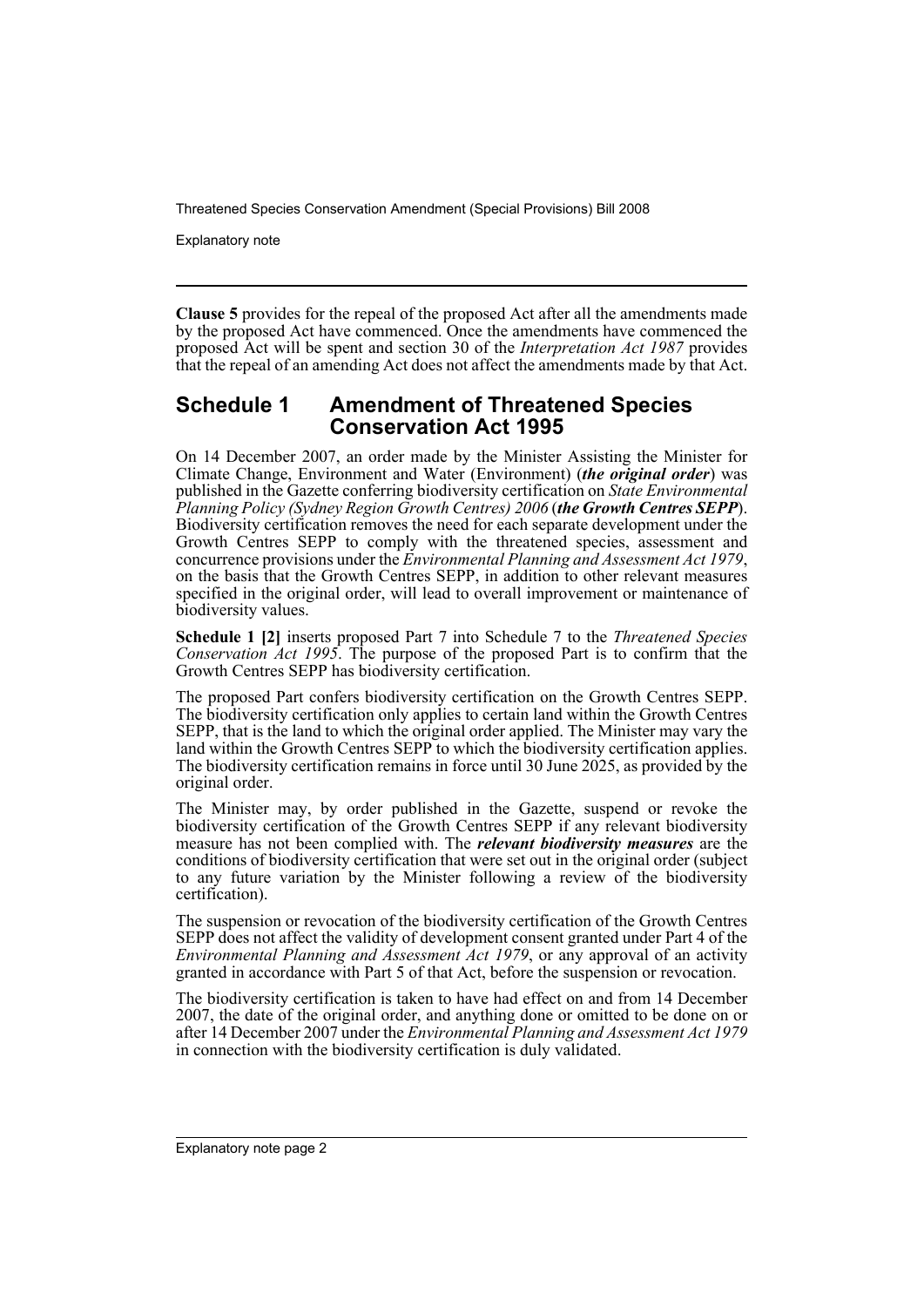Explanatory note

**Schedule 1 [1]** provides for the making of savings and transitional regulations consequent on the enactment of the proposed Act.

#### **Schedule 2 Amendment of the Local Government Act 1993**

**Schedule 2 [1]** amends section 555 of the *Local Government Act 1993* in relation to the calculation of local government rates where part of a parcel of land is the subject of a conservation agreement under the *National Parks and Wildlife Act 1974*. The amendment makes it clear that, instead of the land being rated as  $\tilde{2}$  separate parcels as is currently the case, any rate levied on the whole parcel (for any period on or after 1 July 2008) is to be reduced by the proportion that the area of the parcel, which is the subject of the conservation agreement, bears to the area of the whole parcel of land. For example, if a parcel of land would normally be subject to a rate of \$1,000, but 40% of the area of the land is subject to a conservation agreement, that rate is to be reduced by 40% to \$600.

**Schedule 2 [2]** provides for the making of savings and transitional regulations consequent on the enactment of the proposed Act.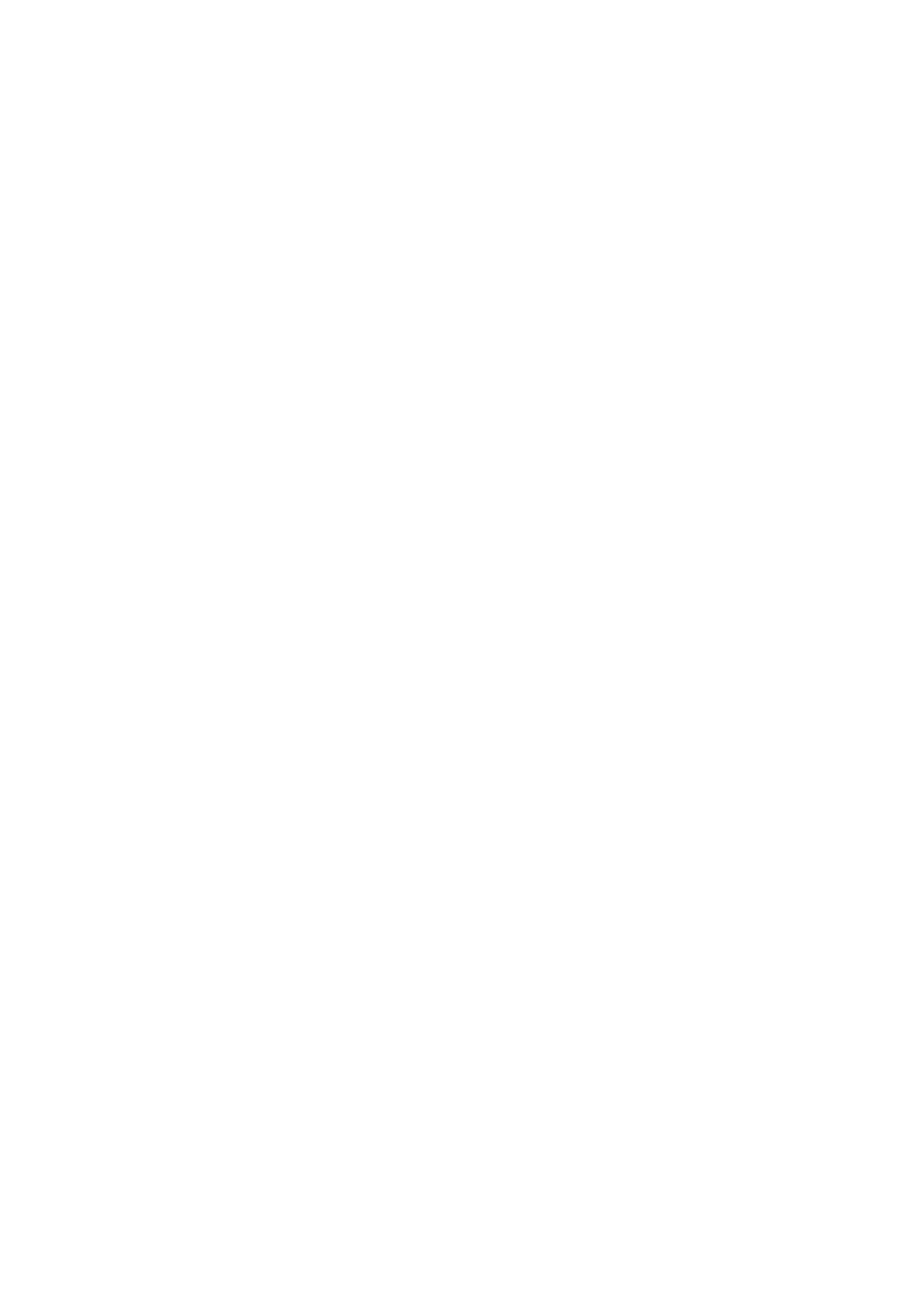First print



New South Wales

# **Threatened Species Conservation Amendment (Special Provisions) Bill 2008**

## **Contents**

|            |                                                                 | Page |
|------------|-----------------------------------------------------------------|------|
|            | Name of Act                                                     |      |
| 2          | Commencement                                                    |      |
| 3          | Amendment of Threatened Species Conservation Act<br>1995 No 101 | 2    |
| 4          | Amendment of Local Government Act 1993 No 30                    |      |
| 5          | Repeal of Act                                                   |      |
| Schedule 1 | Amendment of Threatened Species Conservation Act<br>1995 No 101 | 3    |
| Schedule 2 | Amendment of Local Government Act 1993 No 30                    | 6    |
|            |                                                                 |      |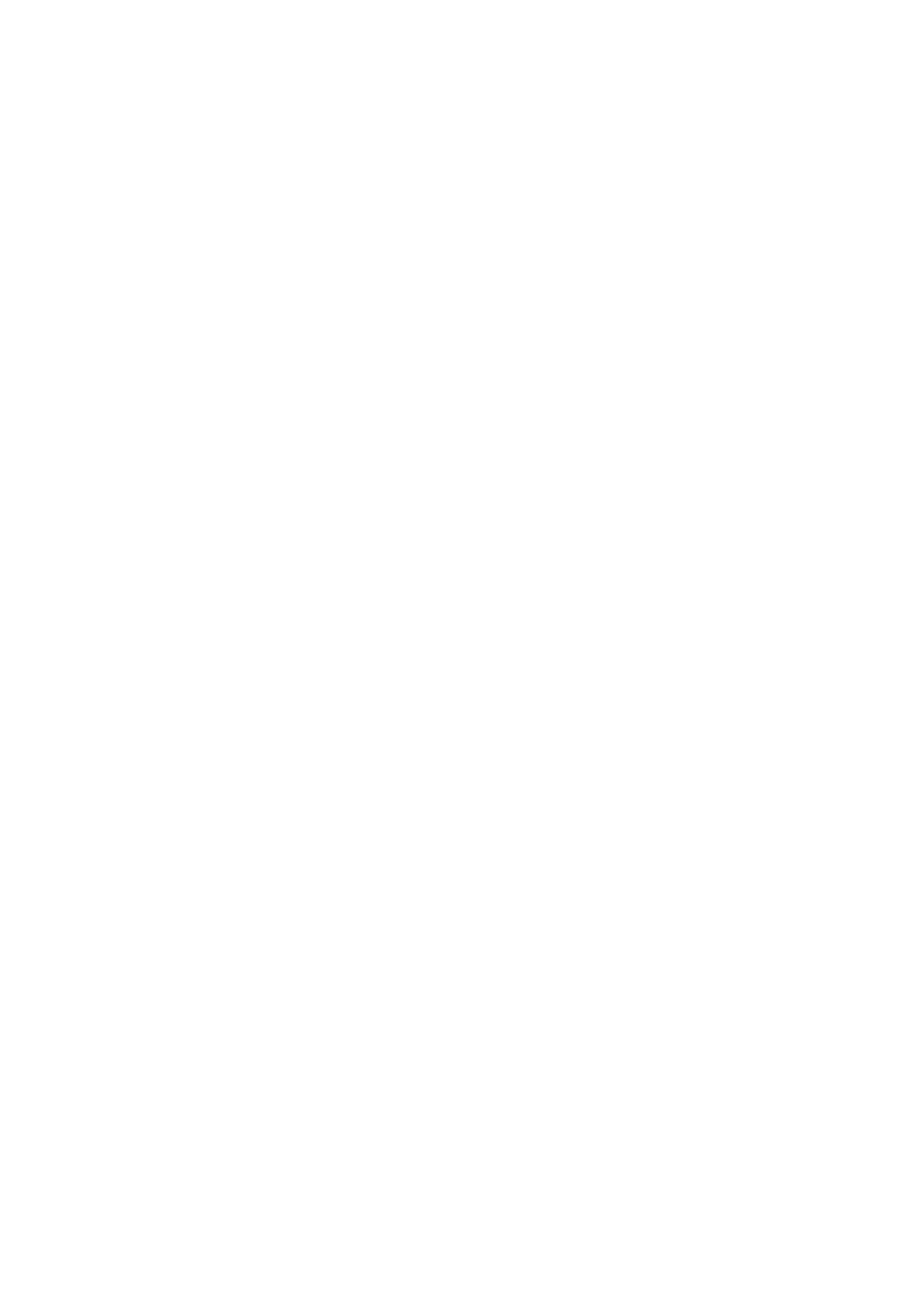

New South Wales

# **Threatened Species Conservation Amendment (Special Provisions) Bill 2008**

No , 2008

## **A Bill for**

An Act to amend the *Threatened Species Conservation Act 1995* with respect to the biodiversity certification of the *State Environmental Planning Policy (Sydney Region Growth Centres) 2006*; and to amend the *Local Government Act 1993* with respect to rates payable on land subject to conservation agreements.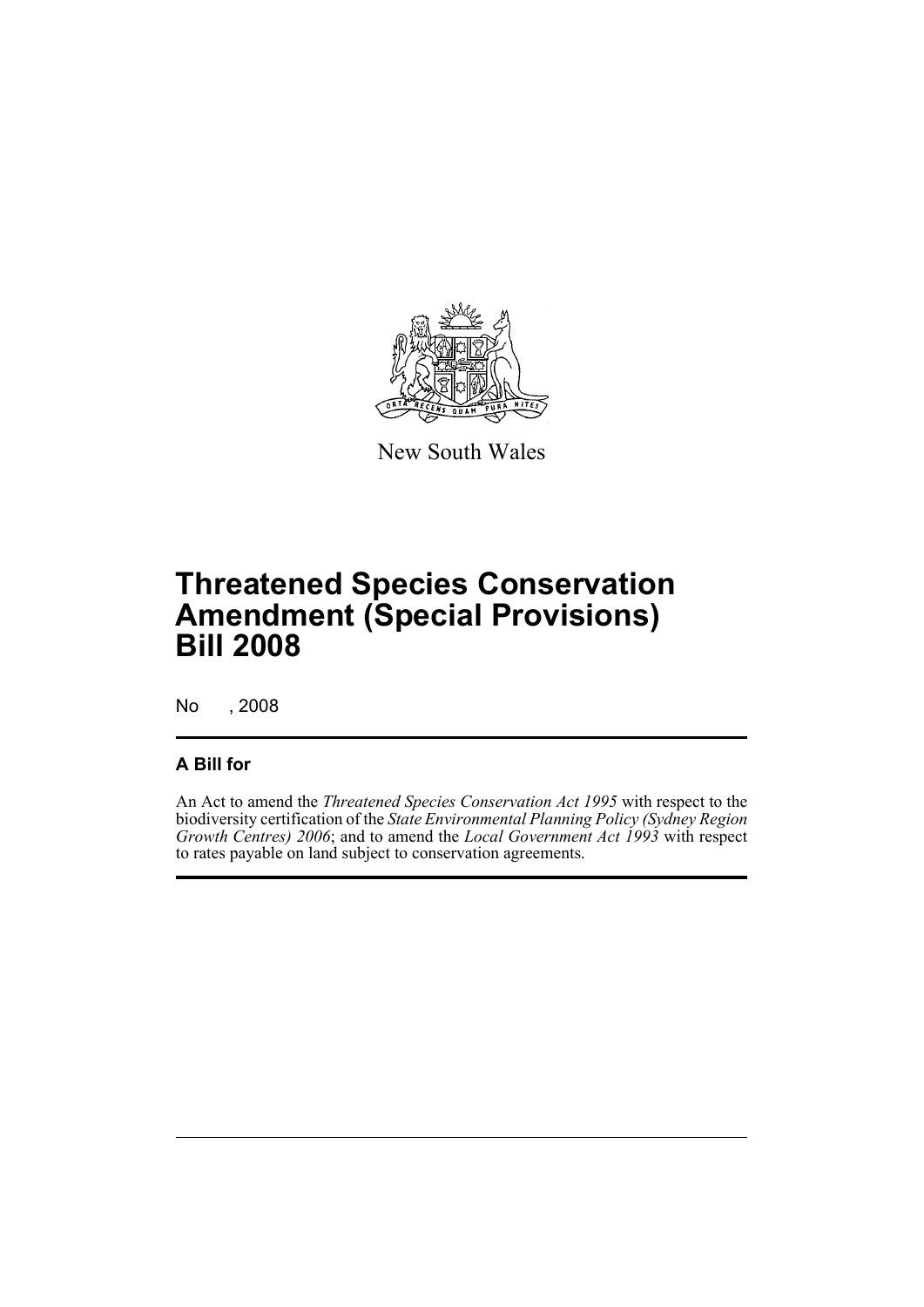<span id="page-7-4"></span><span id="page-7-3"></span><span id="page-7-2"></span><span id="page-7-1"></span><span id="page-7-0"></span>

|              |                                                     | The Legislature of New South Wales enacts:                                                                                                                | 1              |
|--------------|-----------------------------------------------------|-----------------------------------------------------------------------------------------------------------------------------------------------------------|----------------|
| 1            |                                                     | Name of Act                                                                                                                                               | $\overline{c}$ |
|              |                                                     | This Act is the Threatened Species Conservation Amendment (Special<br>Provisions) Act 2008.                                                               | 3<br>4         |
| $\mathbf{2}$ |                                                     | Commencement                                                                                                                                              | 5              |
|              |                                                     | This Act commences on the date of assent to this Act.                                                                                                     | 6              |
| 3            |                                                     | Amendment of Threatened Species Conservation Act 1995 No 101                                                                                              | 7              |
|              |                                                     | The Threatened Species Conservation Act 1995 is amended as set out in<br>Schedule 1.                                                                      | 8<br>9         |
| 4            | <b>Amendment of Local Government Act 1993 No 30</b> |                                                                                                                                                           | 10             |
|              |                                                     | The <i>Local Government Act 1993</i> is amended as set out in Schedule 2.                                                                                 | 11             |
| 5            | <b>Repeal of Act</b>                                |                                                                                                                                                           | 12             |
|              | (1)                                                 | This Act is repealed on the day following the day on which this Act<br>commences.                                                                         | 13<br>14       |
|              | (2)                                                 | The repeal of this Act does not, because of the operation of section 30<br>of the <i>Interpretation Act 1987</i> , affect any amendment made by this Act. | 15<br>16       |
|              |                                                     |                                                                                                                                                           |                |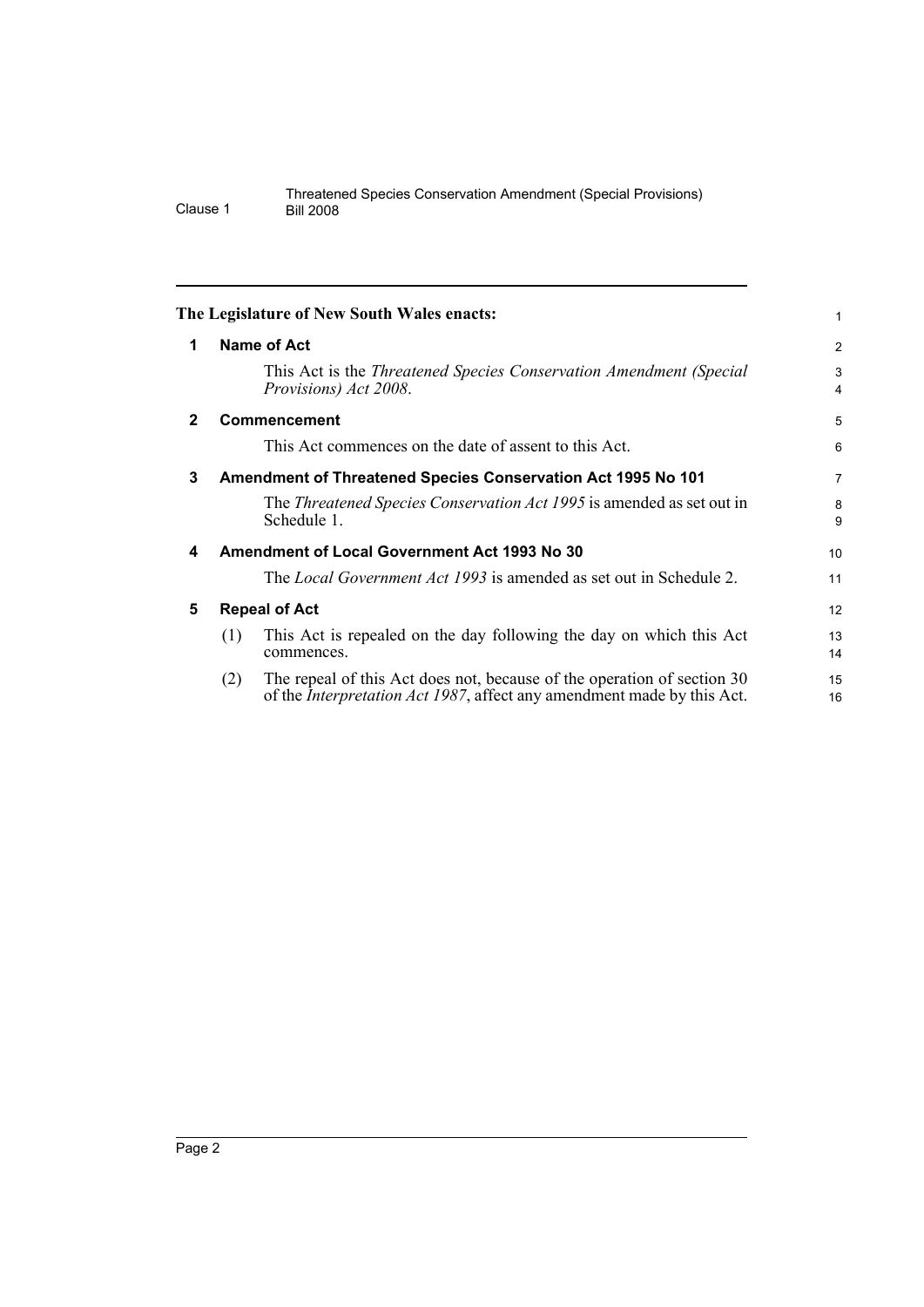Amendment of Threatened Species Conservation Act 1995 No 101 Schedule 1

1

## <span id="page-8-0"></span>**Schedule 1 Amendment of Threatened Species Conservation Act 1995 No 101**

(Section 3) **[1] Schedule 7 Savings, transitional and other provisions** Insert at the end of clause 1 (1): *Threatened Species Conservation Amendment (Special Provisions) Act 2008*, to the extent that it amends this Act **[2] Schedule 7, Part 7** Insert after Part 6: **Part 7 Biodiversity certification of State Environmental Planning Policy (Sydney Region Growth Centres) 2006 17 Definitions** (1) In this Part: *Growth Centres SEPP* means the *State Environmental Planning Policy (Sydney Region Growth Centres) 2006*, as in force from time to time. *relevant biodiversity measures* means (subject to subclause (2)) the provisions set out as conditions of biodiversity certification in relation to the Growth Centres SEPP in the order under this Act published in the Gazette on 14 December 2007 (pages 9651– 9662). *subject land* means (subject to subclause (3)) the land shown edged heavy black as certified land on the maps marked "South West Growth Centre—Biodiversity Certification" and "North West Growth Centre—Biodiversity Certification" deposited in the head office of the Department. (2) The Minister may by order published in the Gazette amend the relevant biodiversity measures for the purposes of this Part following a review under clause  $18 \hat{ }$  (4) of biodiversity certification conferred by this Part. (3) The Minister may by order published in the Gazette replace a map referred to in the definition of *subject land* in subclause (1)  $\mathfrak{p}$ 3 4 5 6 7 8  $\overline{Q}$ 10 11 12 13 14 15 16 17 18 19 20 21 22  $2<sup>2</sup>$ 24 25 26 27 28 29 30 31 32 33

with a map referred to in the order that shows certified land that is within a growth centre within the meaning of the Growth Centres SEPP.

Page 3

34 35 36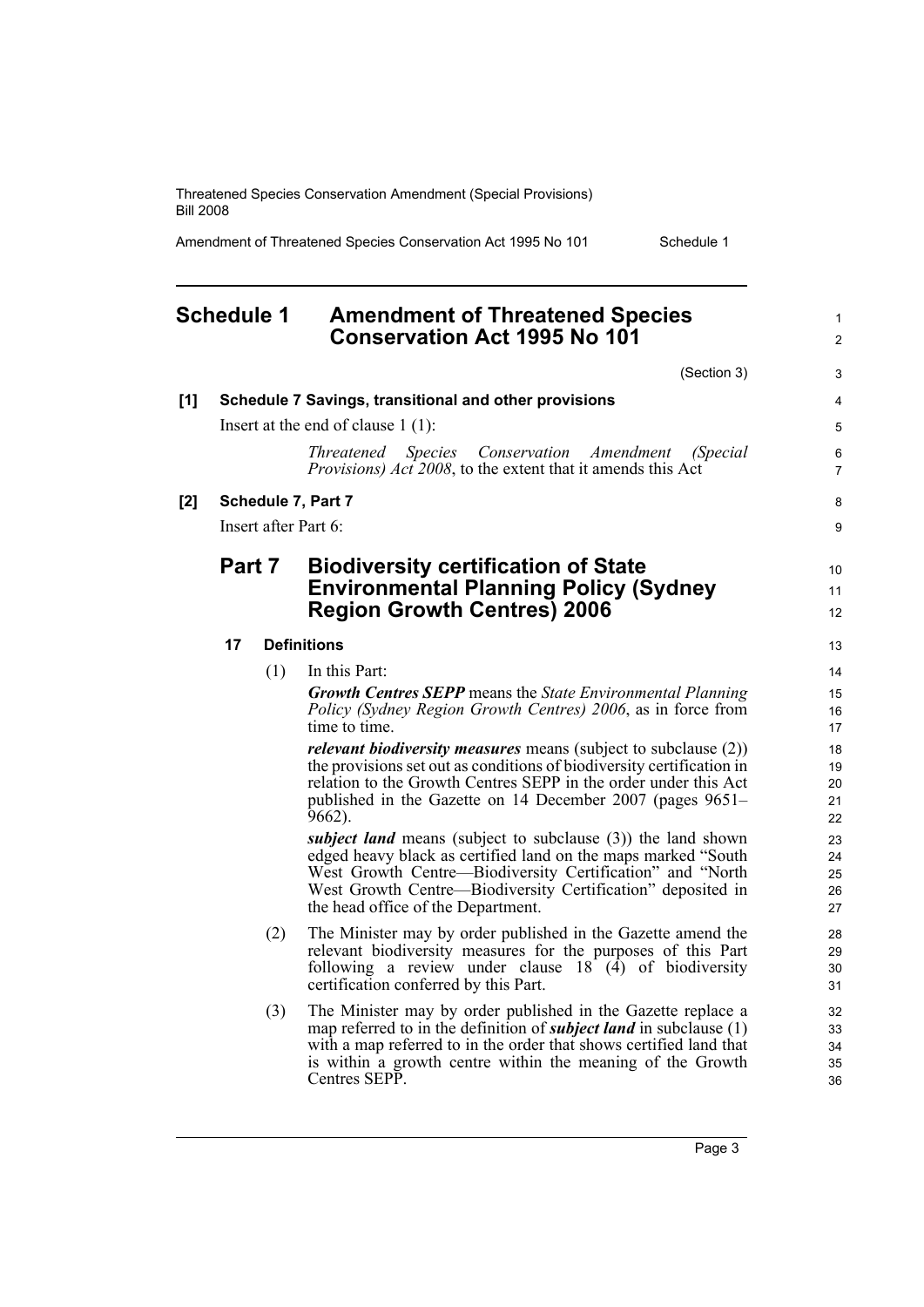Schedule 1 Amendment of Threatened Species Conservation Act 1995 No 101

#### **18 Biodiversity certification of Growth Centres SEPP**

| 18 |                                                        | <b>Biodiversity certification of Growth Centres SEPP</b>                                                                                                                                                                                                                                              | $\mathbf{1}$               |
|----|--------------------------------------------------------|-------------------------------------------------------------------------------------------------------------------------------------------------------------------------------------------------------------------------------------------------------------------------------------------------------|----------------------------|
|    | (1)                                                    | Biodiversity certification is conferred, by the enactment of this<br>Part, on the Growth Centres SEPP.                                                                                                                                                                                                | $\overline{c}$<br>3        |
|    | (2)                                                    | The biodiversity certification conferred by this Part applies:                                                                                                                                                                                                                                        | 4                          |
|    |                                                        | only to the subject land, and<br>(a)                                                                                                                                                                                                                                                                  | 5                          |
|    |                                                        | (b)<br>to all development and activities that may be carried out<br>under the Growth Centres SEPP, and                                                                                                                                                                                                | $\,6$<br>$\overline{7}$    |
|    |                                                        | to all threatened species, populations and ecological<br>(c)<br>communities.                                                                                                                                                                                                                          | 8<br>9                     |
|    | (3)                                                    | The biodiversity certification conferred by this Part is not subject<br>to any conditions.                                                                                                                                                                                                            | 10<br>11                   |
|    | (4)                                                    | The Minister is to undertake periodic reviews of the biodiversity<br>certification conferred by this Part to determine whether it should<br>be maintained or modified.                                                                                                                                | 12<br>13<br>14             |
| 19 | Application of Division 5 of Part 7 of the Act         |                                                                                                                                                                                                                                                                                                       |                            |
|    | (1)                                                    | Sections 126I (1) and (2), 126J (2)–(4), 126L and 126M of this<br>Act apply to the biodiversity certification conferred by this Part<br>in the same way as they apply to biodiversity certification<br>conferred under Division $\dot{5}$ of Part 7 of this Act.                                      | 16<br>17<br>18<br>19       |
|    | (2)                                                    | Except as provided by subclause (1), Division 5 of Part 7 of this<br>Act does not apply to the biodiversity certification conferred by<br>this Part.                                                                                                                                                  | 20<br>21<br>22             |
| 20 |                                                        | Period of biodiversity certification                                                                                                                                                                                                                                                                  | 23                         |
|    | (1)                                                    | The biodiversity certification conferred by this Part remains in<br>force (subject to this Part) until 30 June 2025.                                                                                                                                                                                  | 24<br>25                   |
|    | (2)                                                    | This Part does not prevent further biodiversity certification of the<br>Growth Centres SEPP under Division 5 of Part 7 of this Act after<br>the biodiversity certification conferred by this Part ceases to be in<br>force.                                                                           | 26<br>27<br>28<br>29       |
| 21 | Suspension or revocation of biodiversity certification |                                                                                                                                                                                                                                                                                                       |                            |
|    | (1)                                                    | The Minister may, by order published in the Gazette, suspend or<br>revoke the biodiversity certification conferred by this Part if the<br>Minister is of the opinion that any relevant biodiversity measure<br>has not been complied with. This subclause does not limit section<br>126L of this Act. | 31<br>32<br>33<br>34<br>35 |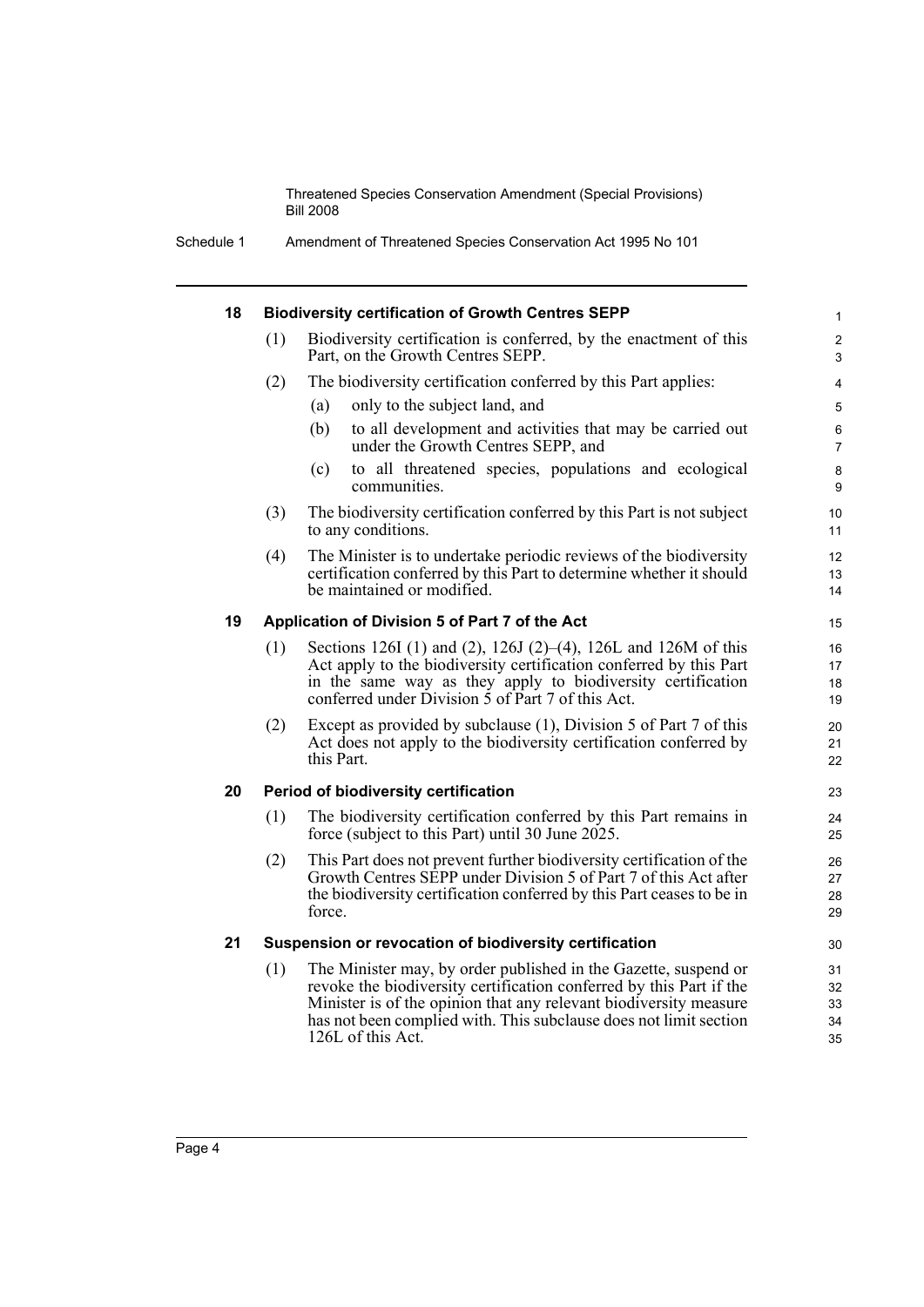Amendment of Threatened Species Conservation Act 1995 No 101 Schedule 1

- (2) The suspension or revocation of the biodiversity certification conferred by this Part does not affect the validity of any development consent granted under Part 4 of the *Environmental Planning and Assessment Act 1979*, or any approval of an activity granted in accordance with Part 5 of that Act, before the suspension or revocation.
- (3) If the Minister suspends or revokes the biodiversity certification under this clause, the Minister may, in the order, determine the application of the suspension or revocation to anything pending under the *Environmental Planning and Assessment Act 1979* at the time of the suspension or revocation.

#### **22 Part has effect from 14 December 2007**

- (1) The biodiversity certification conferred by this Part is taken to have had effect on and from 14 December 2007.
- (2) Anything done or omitted to be done on or after 14 December 2007, including under the *Environmental Planning and Assessment Act 1979*, that would have been validly done or omitted had the biodiversity certification conferred by this Part been in force at the time it was done or omitted, is taken to be validly done or omitted.